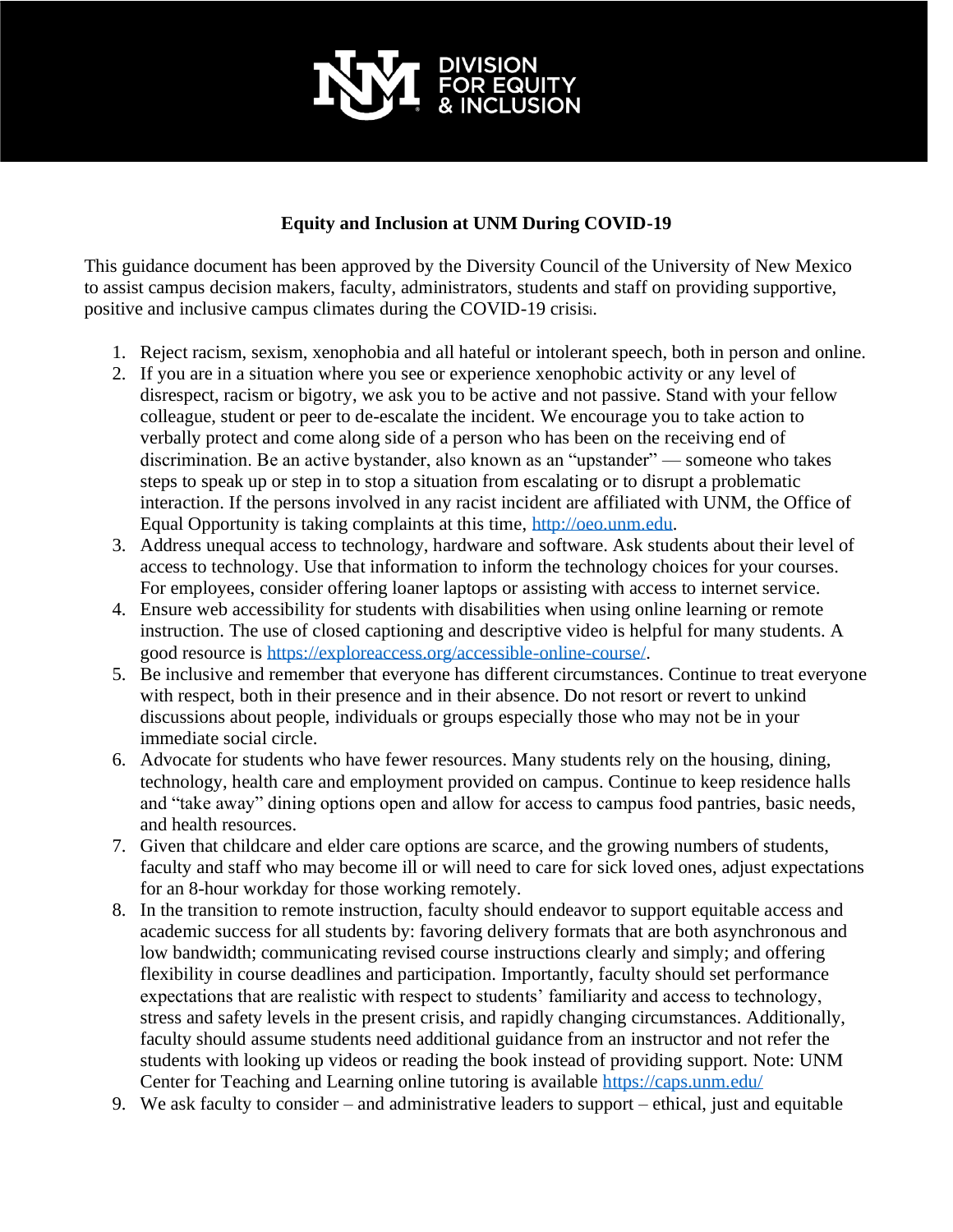grading policy. The UNM Faculty Senate has voted to allow any course underway in Spring 2020 to be converted to credit/no credit at the request of the student, and authorizes academic programs to accept C/NC (rather than letter grades) toward the fulfillment of regular program requirements. This is an ethical way to address unintended consequences/inequities in grading in circumstances that are out of the control of our students, particularly the most vulnerable.

- 10. For student employees and part-time or seasonal employees, explore work assignments that can be performed remotely.
- 11. In completing faculty and staff recruitments, try to make the virtual interview process as consistent for all candidates and as similar as possible to the experience (e.g., if people can ask questions during an in-person job interview, arrangements should be made to permit them to ask questions during a remote job interview).
- 12. Be patient with one another during email, text and video conversations. There can be a tendency to want immediate answers, and typically friendly ways of communicating can break down without deliberate effort to maintain kindness. Try to be as clear as possible in online conversations. Don't assume that broad, sweeping statements will be fully understood.
- 13. Be kind and understanding regarding expectations. Relax requirements that can become impositions, such as demanding business attire for online video meetings or classes, or penalizing participants in online classes for wearing casual attire. Remember that people may be operating without resources and access to many material items and services. Keep the focus on what is most important.
- 14. Build community through virtual coffee/tea hours with colleagues, officemates, students and faculty.
- 15. Consider offering commencement and recognition events online given that in-person ceremonies will be postponed to a later date. We recognize that many UNM students will be the first in their families to graduate from college, so the physical act of crossing the stage is very important.
- 16. Do not use terms such as "Chinese Virus" or other terms which cast either intentional or unintentional projections of hatred or discrimination toward Asian or Asian American communities, and do not allow the use of these terms by others. Refer to the virus as either "COVID-19" or "coronavirus" in both oral and written communications.
- 17. Support the health care workers who are on the front line of this pandemic. Help ensure that they get the rest they need, can attend to personal and familial needs, and are supported as health care workers and as people.
- 18. "Flatten the curve" by attending to the health-related guidelines set forth by federal and local governments. Follow the stay at home order issued by our governor, unless you work in an essential position.
- 19. Remember to practice self-care! Recognize your own stress, manage yourself before managing others, and make time for your physical and emotional needs.

## **Resources (please see** <https://diverse.unm.edu/> **for a comprehensive list of resources)**:

General support:

- UNM Coronavirus (COVID-19) Information:<http://www.unm.edu/coronavirus/>
- UNM Faculty Senate Resolution<https://facgov.unm.edu/senate/bzjd/smea/file?f=5e7524c2ef4fa>
- UNM Office of Equal Opportunity [www.oeo.unm.edu](http://www.oeo.unm.edu/)

Student support: